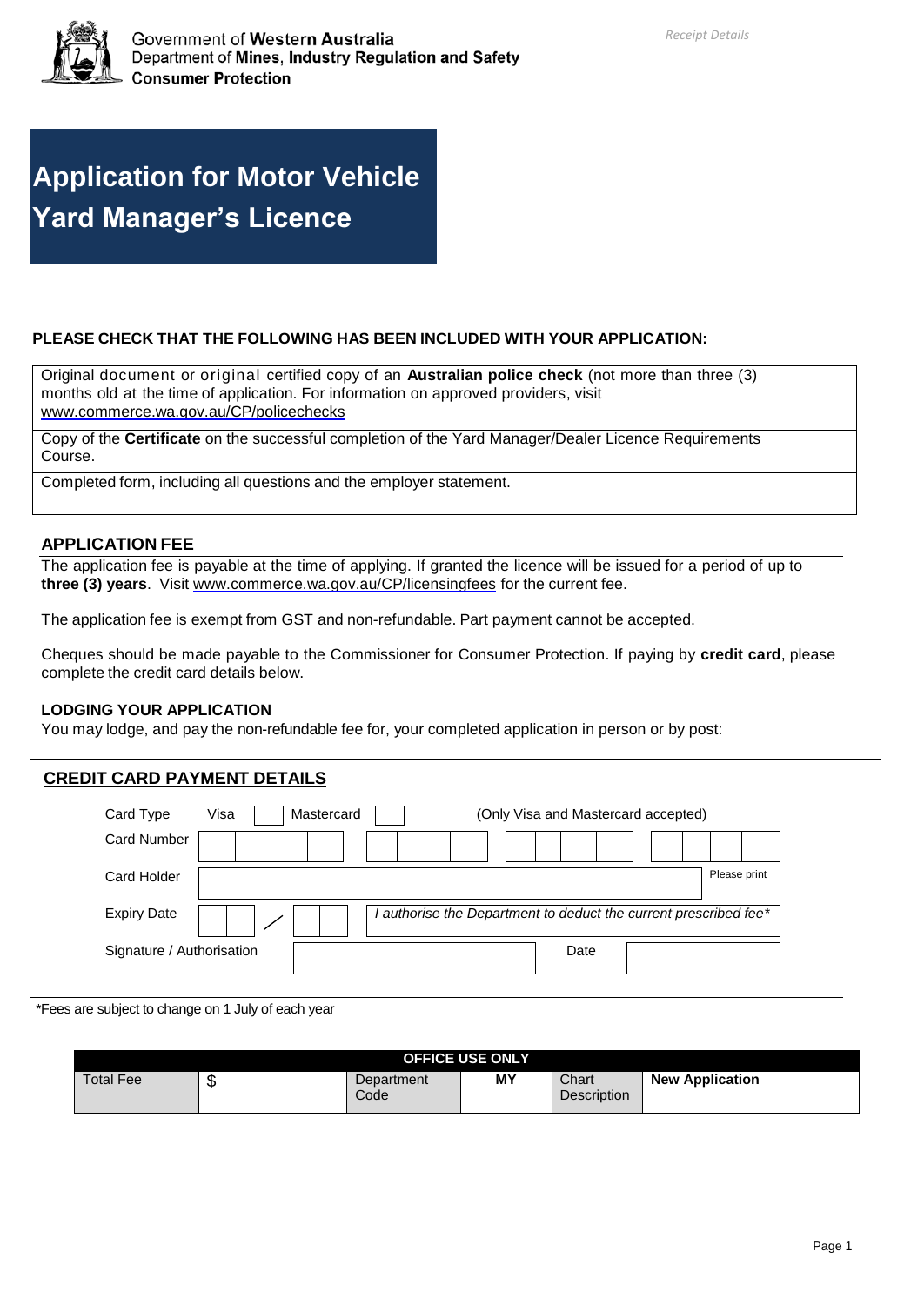# **Application for Motor Vehicle Yard Manager's Licence**

**You cannot act in the capacity of a motor vehicle yard manager unless you are the holder of a valid licence; doing so is an offence committed by both you and your employer.**

| <b>DETAILS OF APPLICANT</b>   |    |     |             |    |                                                                                  |  |
|-------------------------------|----|-----|-------------|----|----------------------------------------------------------------------------------|--|
| <b>Preferred Title</b>        | Mr | Mrs | <b>Miss</b> | Ms | Other                                                                            |  |
| Family Name:                  |    |     |             |    |                                                                                  |  |
| Given Name/s                  |    |     |             |    |                                                                                  |  |
| Date of Birth                 |    |     |             |    | You must have reached the age of 18 years of age to be eligible for this licence |  |
|                               |    |     |             |    |                                                                                  |  |
| Place of birth<br>Town / City |    |     | Country     |    |                                                                                  |  |

# **YOUR CONTACT DETAILS**

| Residential address             |                                                                                                                                                                                                                                                                            |          |
|---------------------------------|----------------------------------------------------------------------------------------------------------------------------------------------------------------------------------------------------------------------------------------------------------------------------|----------|
|                                 |                                                                                                                                                                                                                                                                            |          |
|                                 | Postcode                                                                                                                                                                                                                                                                   |          |
|                                 |                                                                                                                                                                                                                                                                            |          |
| Postal address:                 |                                                                                                                                                                                                                                                                            |          |
|                                 |                                                                                                                                                                                                                                                                            |          |
|                                 | Postcode                                                                                                                                                                                                                                                                   |          |
|                                 |                                                                                                                                                                                                                                                                            |          |
| Home telephone                  | Area Code (                                                                                                                                                                                                                                                                |          |
| Work telephone                  | Area Code                                                                                                                                                                                                                                                                  |          |
| Mobile telephone                |                                                                                                                                                                                                                                                                            |          |
| Email address                   |                                                                                                                                                                                                                                                                            |          |
| if this application is granted? | Are you currently licensed as a Motor Vehicle Salesperson and would you like to surrender that licence,<br>If you answer 'yes' to this question you must return your salespersons licence certificate to the<br>Commissioner when you receive your Yard Manager's licence. | Yes / No |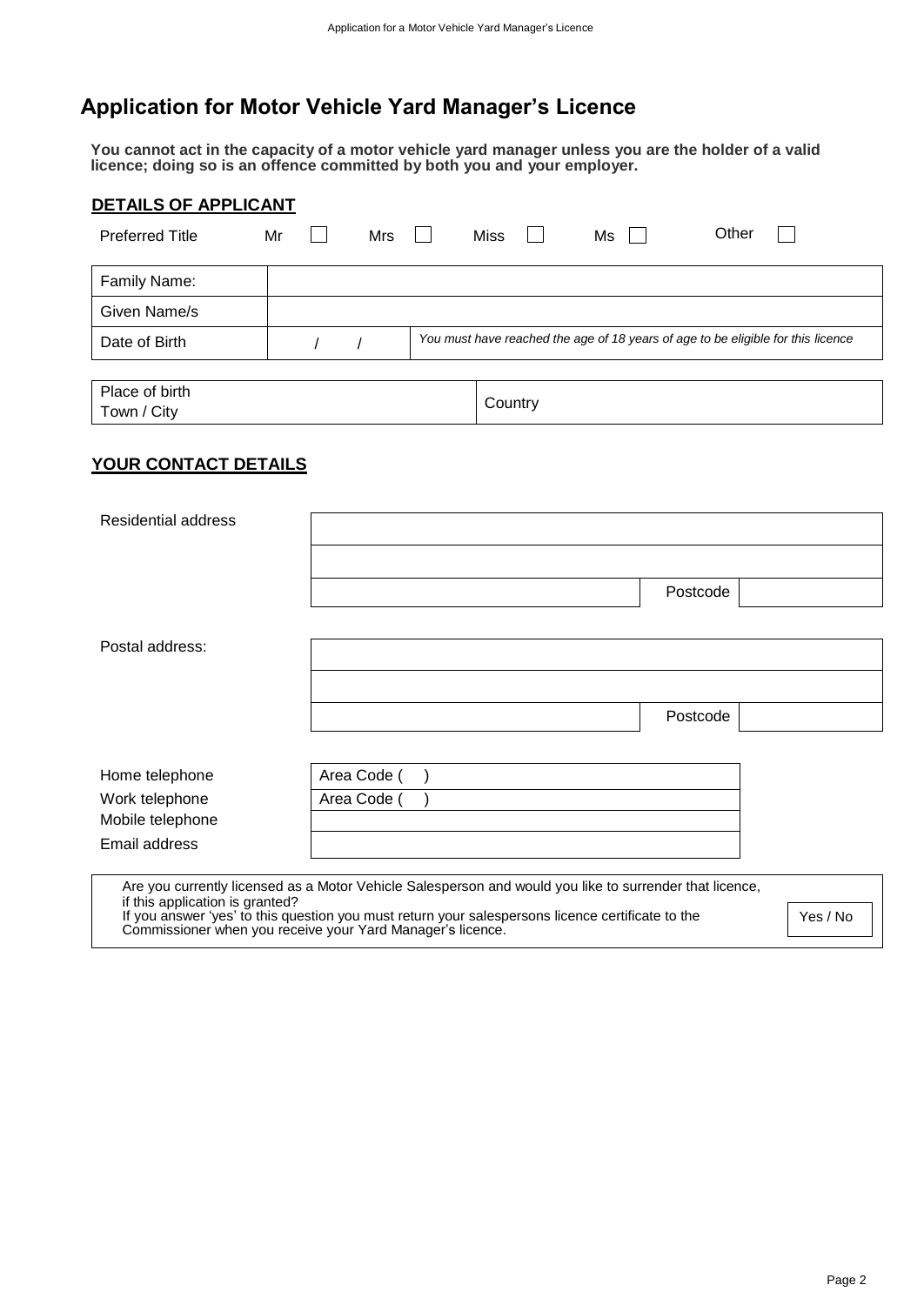### **QUALIFICATIONS**

To be eligible for a yard manager's licence you must have sufficient knowledge of the *Motor Vehicle Dealers Act 1973*. To satisfy this requirement you must provide evidence that you have completed and passed the **Dealer/Yard Manager's Course**. For the list of course providers please visit [www.commerce.wa.gov.au/CP/MVTraining.](http://www.commerce.wa.gov.au/CP/MVTraining)

#### **Please attach a copy of your completion Certificate for the course.**

| Attendance Date/s: |  | provider:<br>alnıng r |  |
|--------------------|--|-----------------------|--|
|--------------------|--|-----------------------|--|

## **FITNESS TO HOLD A YARD MANAGER'S LICENCE**

To be eligible to obtain a Motor Vehicle Yard Manager's Licence, the Commissioner for Consumer Protection (the Commissioner) must be satisfied that you are a 'fit and proper person' to hold a licence. To enable the assessment of your application you must provide an **original document or original certified copy of an Australian police check not more than three (3) months old.** For information on approved providers, visit www.commerce.wa.gov.au/CP/policechecks or we accept police checks from [www.police.wa.gov.au](http://www.police.wa.gov.au/)

Certified copies of supporting documents will be accepted, original documents will not be returned. For a list of occupations authorised to witness and certify documents, visit [www.commerce.wa.gov.au/CP/authorisedwitness.](http://www.commerce.wa.gov.au/CP/authorisedwitness)

#### Please answer either 'Yes' or 'No' to the following questions. If the answer to any of the questions is 'Yes', *please provide full details surrounding the matter separately.*

|     | Have / are you:                                                                                                                                                                                                                   | Yes or No |
|-----|-----------------------------------------------------------------------------------------------------------------------------------------------------------------------------------------------------------------------------------|-----------|
| (a) | been convicted of, or found guilty of, any offences including convictions which<br>resulted in a suspended sentence?<br>(Include all offences which went to Court, including traffic offences. Do not include spent convictions.) |           |
| (b) | aware of any legal proceedings pending against you for an offence, including<br>proceedings by way of appeal or review?                                                                                                           |           |
| (c) | been the subject of any adverse finding by a Government Board, Tribunal or Agency,<br>e.g. the Corruption and Crime Commission?                                                                                                   |           |
| (d) | had any occupational licence or application refused, cancelled or suspended?                                                                                                                                                      |           |
| (e) | been disqualified from holding any occupational licence?                                                                                                                                                                          |           |
| (f) | been subject to any disciplinary action by a licensing authority?                                                                                                                                                                 |           |
| (g) | had any investigations or legal proceedings commenced against you or an<br>associated entity, which may/did result in action being taken in relation to an<br>occupational licence currently held?                                |           |
| (h) | been known by any other name?                                                                                                                                                                                                     |           |

#### **EMPLOYER STATEMENT**

To be valid this statement must be completed by the holder of the dealer's licence or the licensed yard manager.

Administrative staff and licensed salespersons cannot sign this statement.

As the representative of the employing dealership, by signing this form you are declaring that you employ or intend to employ the applicant as a Motor Vehicle Yard Manager and understand that providing false or misleading information in an application is an offence.

#### **AUTHORISATION AND DECLARATION**

In order to assist with the determination of this application, I authorise the Commissioner, or persons so directed, to obtain on my behalf any document, record, file or information that may be necessary and relevant to consider my fitness and propriety to hold a licence, including but not limited to records relating to my criminal history or current/previous occupational licences or other relevant information. Further, I declare that the information and documents given with or in support of this application, whether or not provided at the time of or subsequent to lodgement, are true and correct. I understand that providing a false or misleading statement in an application is an offence.

#### **To be completed by employer.**

| Employing Dealer Licence #: |
|-----------------------------|
|                             |
|                             |
|                             |
|                             |

#### **To be completed by the applicant.**